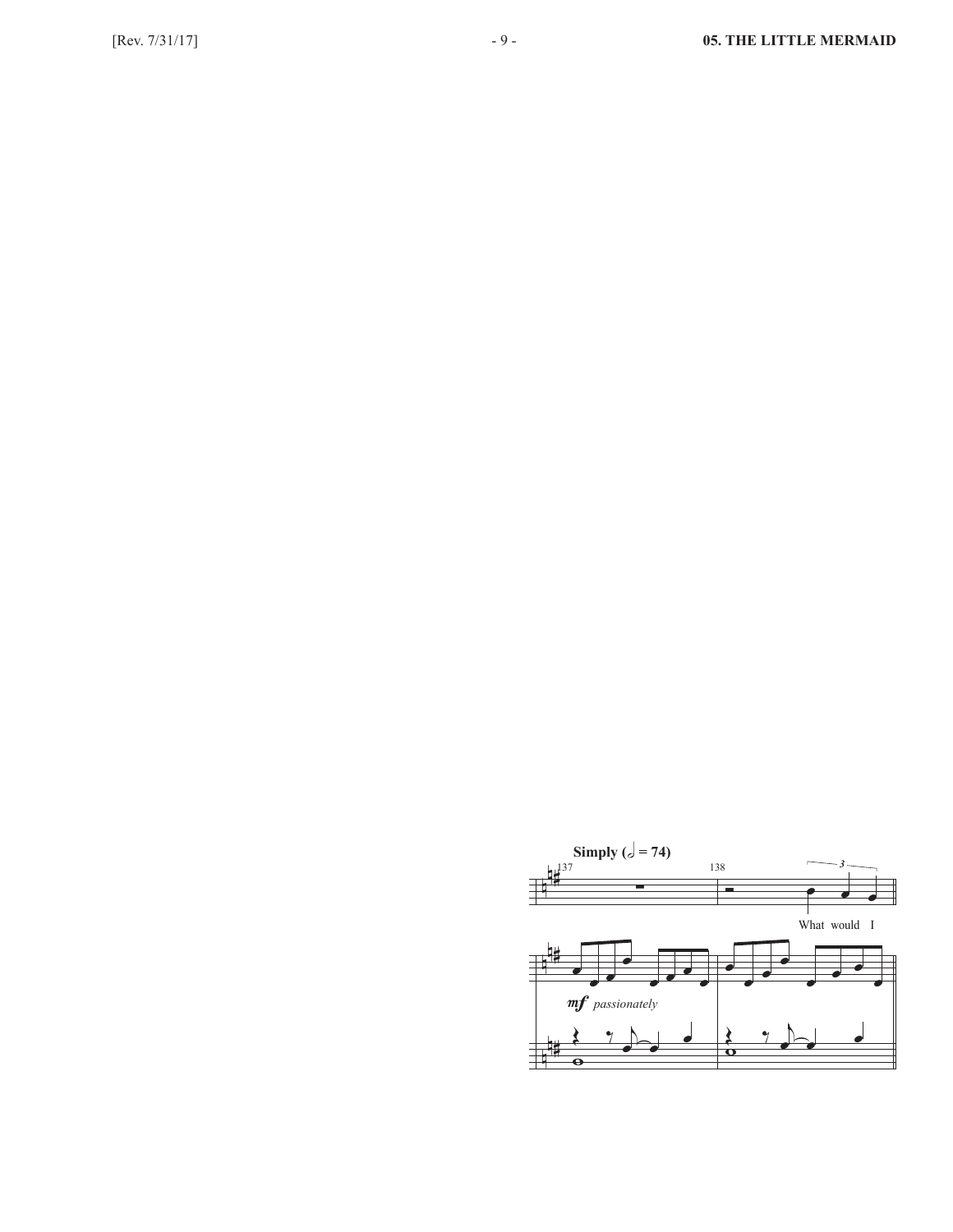## [Rev. 7/31/17] **05. THE LITTLE MERMAID** - 10 - **05. THE LITTLE MERMAID**







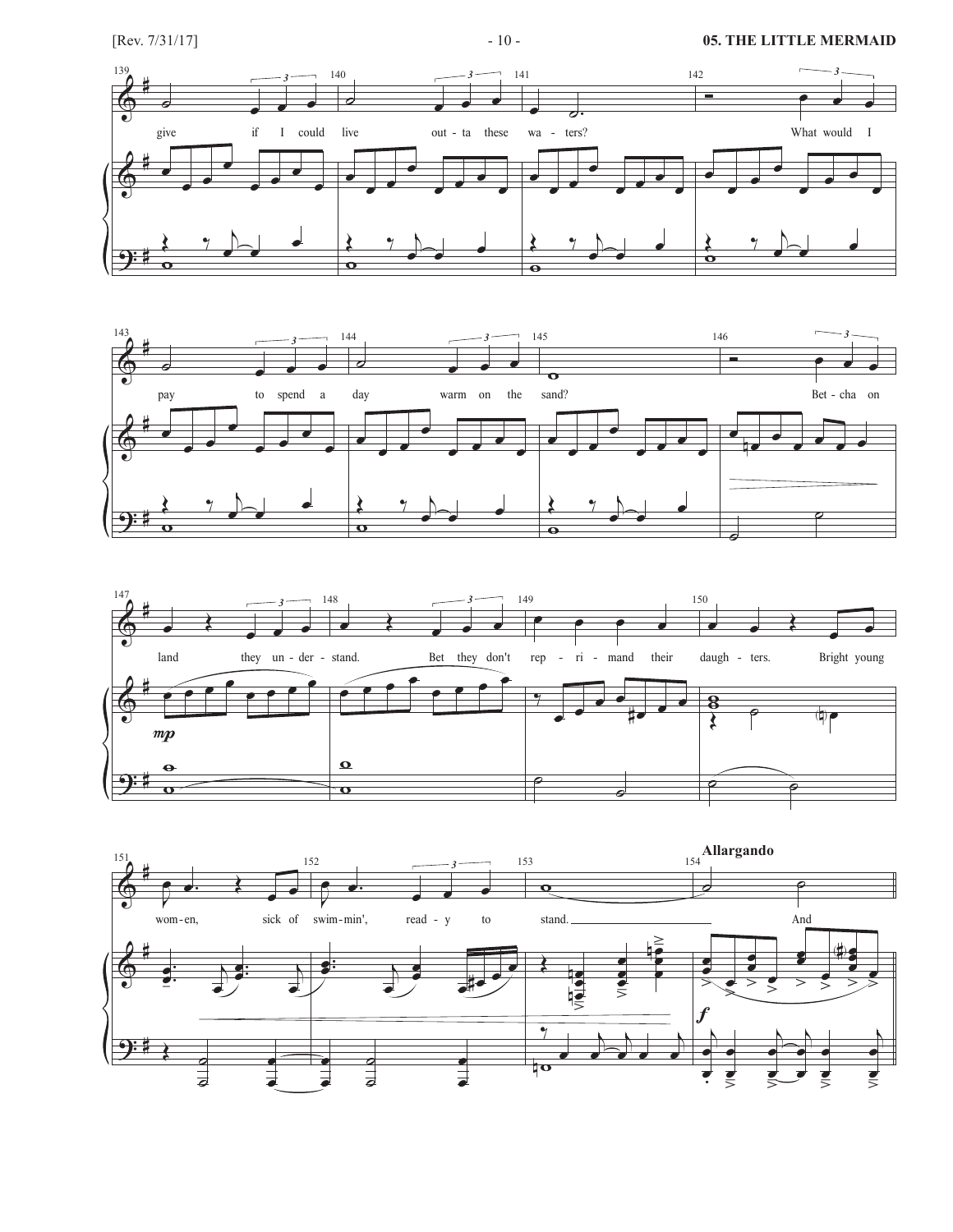